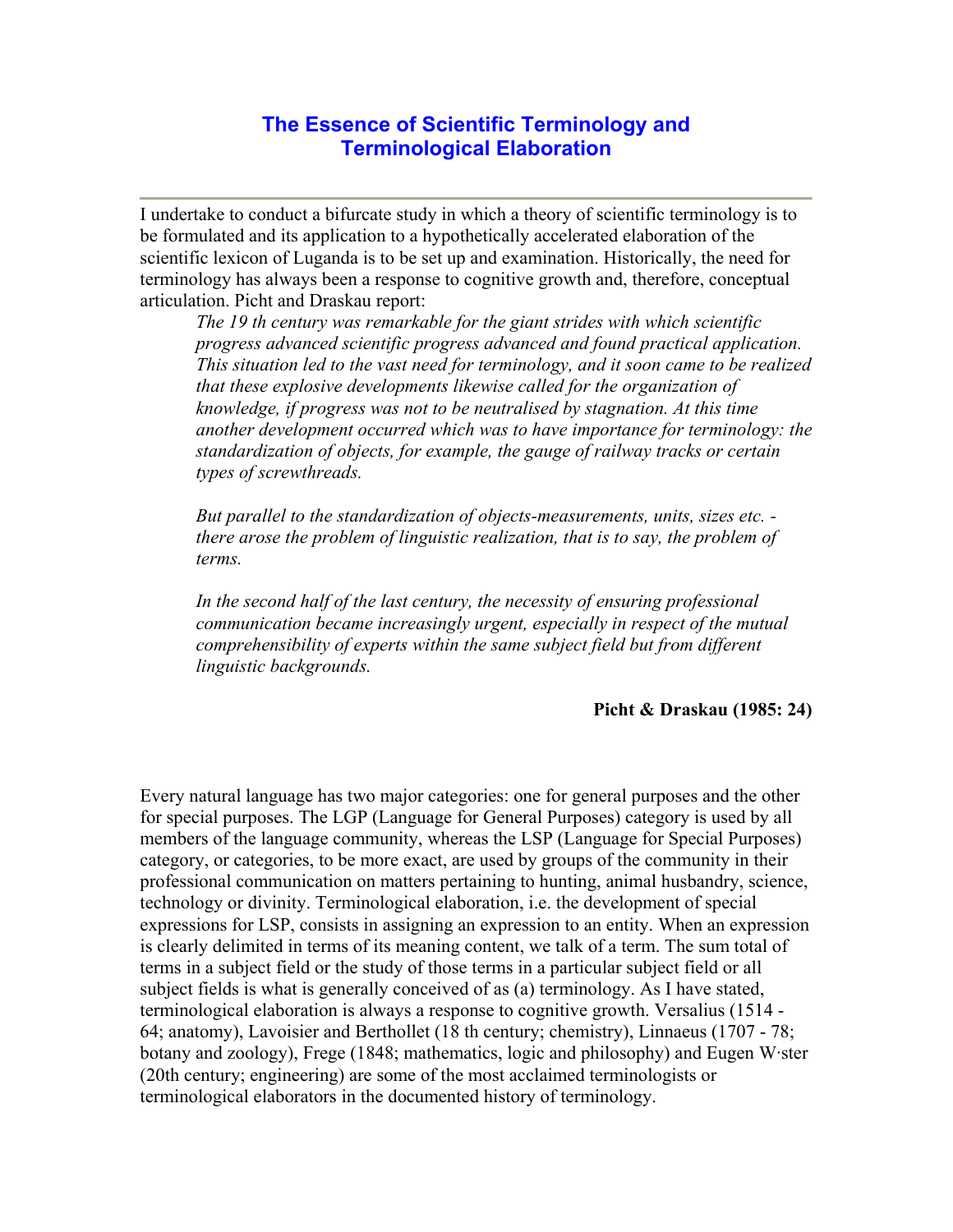In order to distinguish LSP from LGP let the following statements serve as examples:

**1)** Newton's law of universal gravitation states that

*any two bodies attract one another with a force which is proportional to the product of their masses and inversely proportional to the square of the distance between them.*

- **2)** NH<sub>3</sub> + CO<sub>2</sub> + H<sub>2</sub>O --> (NH<sub>4</sub>) HCO<sub>3</sub>  $NaCl + (NH<sub>4</sub>)$  HCO<sub>3</sub> --> NaHCO<sub>3</sub> + NH<sub>4</sub>Cl  $NaHCO<sub>3</sub>$  -->  $Na<sub>2</sub>CO<sub>3</sub> + H<sub>2</sub>O + CO<sub>2</sub>$
- **3)** A broad taxonomy of the housefly (Musca domestica) is:

| Animalia  | (Kingdom) |
|-----------|-----------|
| Chordata  | (Phylum)  |
| Insecta   | (Class)   |
| Diptera   | (Order)   |
| Muscidae  | (Family)  |
| Musca     | (Genus)   |
| Domestica | (Species) |

In (1) 'law', 'bodies', 'attract', 'force', 'masses', and 'distance' are expressions which, even when used in their various senses like the legal, political, administrative or ideological sense, are not likely to present considerable problems to the LGP user. The expressions 'proportional', 'product', 'inversely' and 'square' are likely to have been met at the upper primary school level (at least in the Kenyan educational system). Nevertheless, one would have to have had some lower secondary school physics if the appreciation of Newton's law of universal gravitation were to be ensured. All the concepts occurring in the law are precise to the physicist and are systematically interconnected in the expressionally economical formula

## **4)**  $\mathbf{F} = [-\mathrm{G} \, \mathrm{m}_1 \, \mathrm{m}_2 / \mathrm{r}^2] \mathbf{U}_r$

where  $\bf{F}$  is the force,  $m_1$  and  $m_2$  are the masses, r is the distance, G is the gravitational constant and  $Ur_r$  is the unit vector along the line of force. That the value of G in the Système International d'Unitès [SI] is  $6.67 \times 10^{-11}$  Nm<sup>2</sup>kg<sup>-2</sup> bears out the internationally sanctioned convention among physicists which regulates the system of units in mechanics.

Statement (2) hardly presents any problem to an upper secondary school pupil. He will have learnt about the Solvay process used for the manufacture of sodium carbonate decahydrate. Even if in German Na<sub>2</sub>CO<sub>3</sub>, 10H<sub>2</sub>O is *Natriumkarbonat-10 Wasser*, the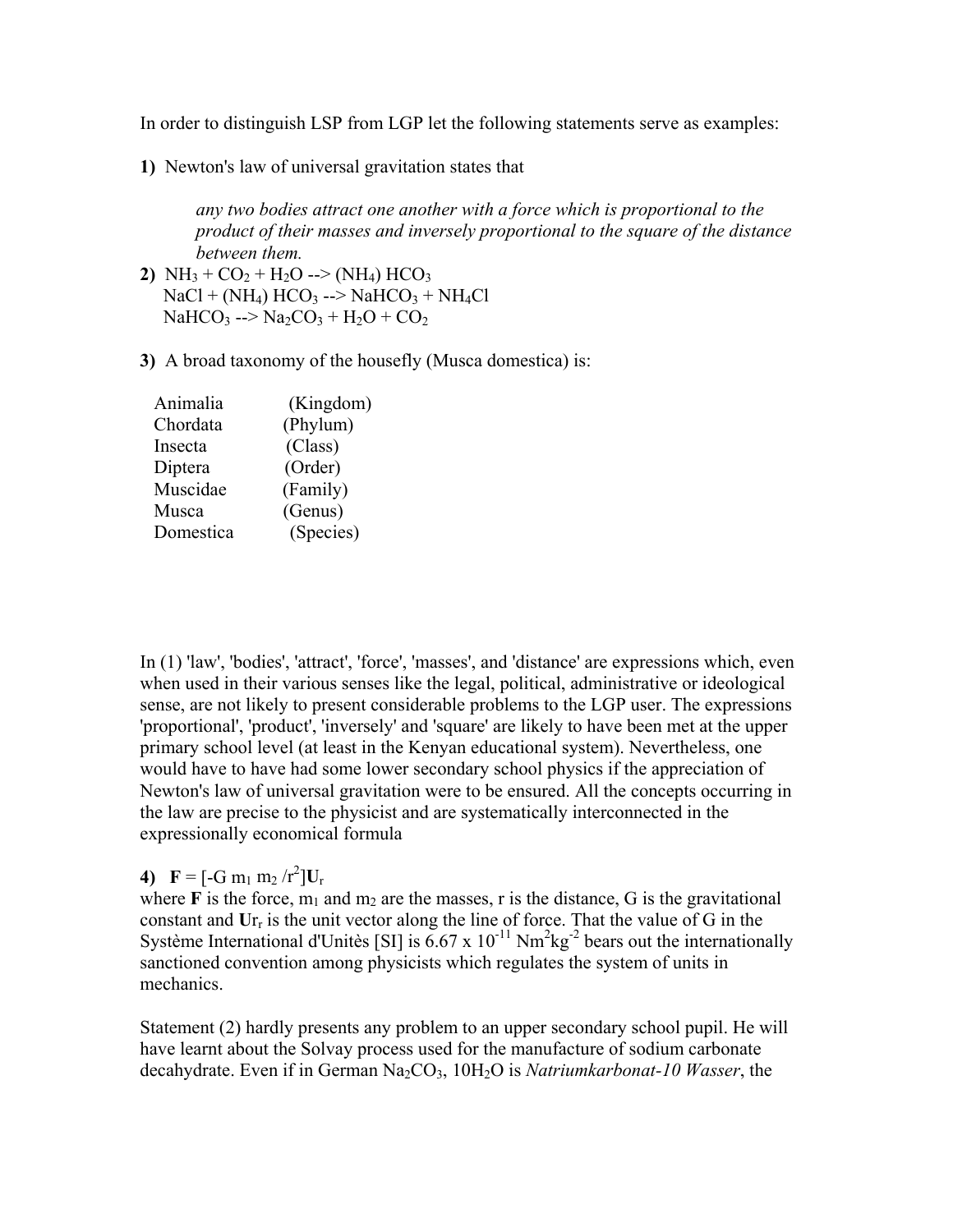internationality of chemical symbolism and the systemicity of the suffix - *at* (E.*-ate*) are left intact.

Statement (3) goes to underpin the internationally binding nature of biological taxonomy. The seven broad taxa are rendered in neo-Latin. Irrespective of the natural language in which a biologist may write a scientific paper, he will be required to refer to the housefly (Ger. *Hausfliege,* Lgd. *ensowera*) as *Musca domestica* in order to facilitate communication in just the same way as the chemist will use formulae which are understood the world over.

In the forgoing I state my intention of pursuing the double-pronged problem of a theory of scientific terminology on the one hand, and applying the theory to the lexical extension of Luganda on the other hand. Statements 1-4 deal at a preliminary stage with some of the criteria for terminology. These are precision , economy, internationality and systemicity. Before taking up the issue of criteria for terminology again, let me set the background to the second strand of the study.

Writing on the problem of expressional elaboration of African languages, Bernd Heine claims:

*Up to now the dimension of modernisation has not yet been attained by any African language. It is true that some of these languages, which, like Arabic, Swahili or Hausa, are backed by the state, are on the way to modernisation, but further efforts are required before the goal is achieved..*

This is my translation of

*Die Dimension der Modernisierung ist bisher von keiner afrikanischen Sprache erreicht worden. Zwar befinden sich einige dieser Sprachen, die von staatlicher Seite unterst·tzt werden, wie Arabisch, Swahili oder Hausa, auf dem Wege zur Modernisierung, jedoch bedarf es weiterer Anstrengungen, bis dieses Ziel erreicht ist.*

Heine (1979: 11)

In a footnote Heine quotes what another linguist, Charles A Ferguson, understands by "modernisation".

*the development of intertranslatability with other languages in a range of topics and forms of discourse characteristic of industrialized, secularized, structurally differentiatiated, modern societies. (ibid).*

In Heine's view and, by implication, Ferguson's view, Luganda has not yet reached the dimension of elaboration. This is indeed true for it is not yet intertranslatable with English , Greek, French , Japanese, Italian, Spanish, Portuguese, Russian, Hungarian or Finnish in a serious range of topics and forms of discourse. Modern science, technology and economics cannot be articulated in Luganda. Hence, only a small portion of human knowledge is impartable in Luganda. As Heine observes, Swahili is backed by the state: it is accorded official status in Tanzania and Kenya. Nevertheless, at the secondary and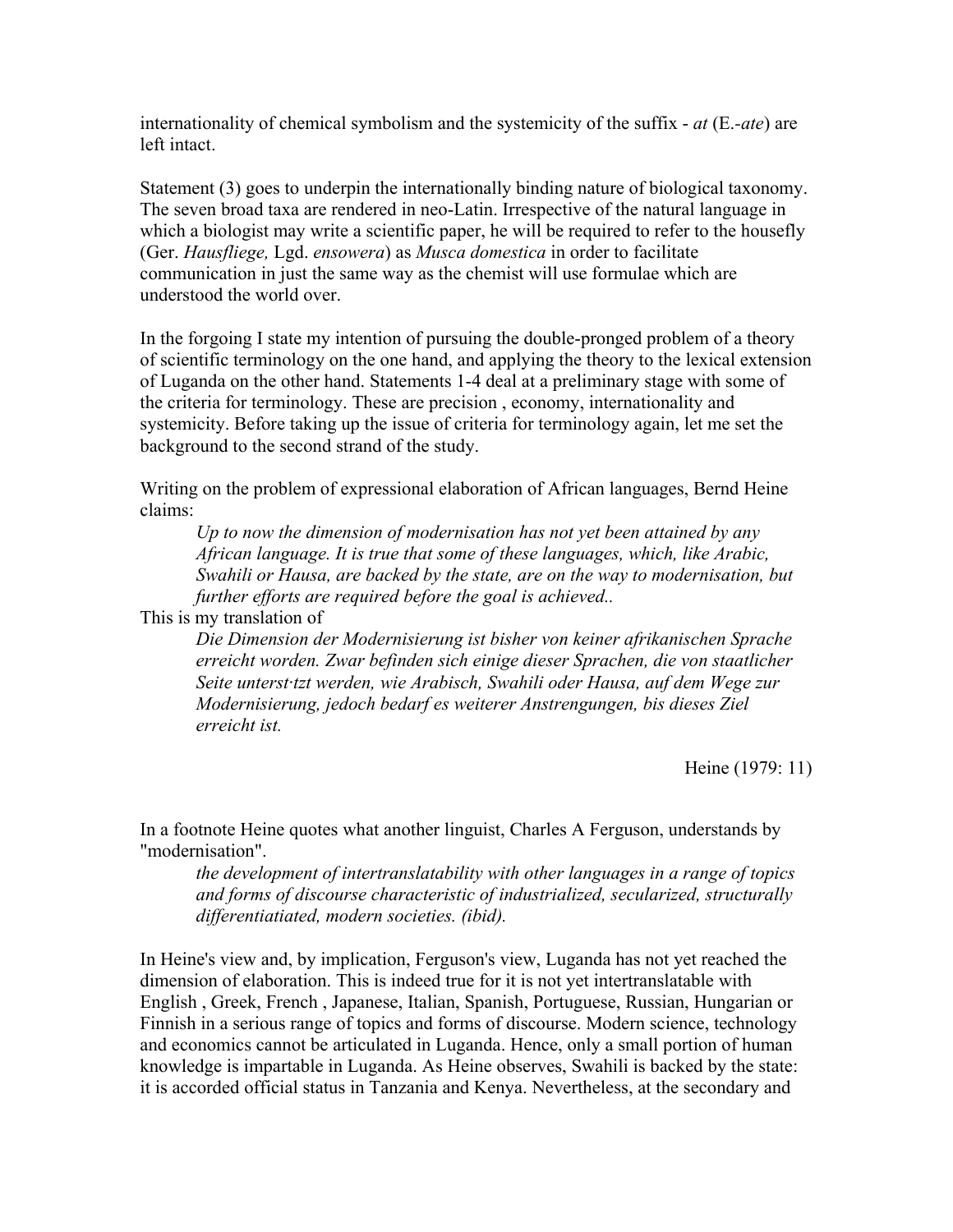tertiary levels of education Swahili is not the medium of instruction, especially in the sciences.

It would be interesting to merely imagine that it were not only an economically but also socially, demographically, politically and culturally sound proposition to turn any of the languages explicitly mentioned by Heine into a full-fledged vehicle of modern science, technology and economics at the University level of education. How would this be brought about in the shortest time possible? To answer this question I sketch a fourpremise argument.

First, the last three centuries have witnessed very remarkable cognitive growth. Talking about this 'knowledge explosion', John Ziman writes:

*...the 'size' of science has doubled steadily every 15 years. In a century this means a factor of 100. For every single scientific paper or for every single scientist in 1670, there were 100 in 1770, 10,000 in 1870 and 1,000,000 in 1970.*

Ziman (1976: 56-57)

Second, I stipulate that the desire for linguistic autonomy among the speakers of the language concerned is overt. In Tanzania, for example, the National Swahili Council *Baraza la Kiswahili la Taifa (BAKITA)* and the Institute for Swahili Research *Taasisi ya Uchunguzi wa Kiswahili (TUKI)* at the University of Dar-es-Salaam are charged with the task of developing Swahili to a level of expressional maturity in the sciences and humanities.

My third premise is constituted by the time factor. If one were to characterise the pace at which the lexicon of Swahili or Arabic is growing, one would most probably find that it is revolutionary at the primary and secondary levels of education on the one hand, and evolutionary at the tertiary level of education on the other hand. If, then, we bear in mind that literally millions of expressions are required to name natural phenomena, chemical substances, living organisms, and diseases, it will probably take a long time for Swahili or Arabic to be adequately rich in the requisite terminology. To date there is no plan to turn Swahili into a medium of University education by the year 2000.

The fourth premise is a set of criteria for specialised terminology. Nybakken (1959: 15- 23) presents a good account of the criteria. The most important criterion for specialised terminology is precision. By precision of an expression  $X'$  in a target language in relation to a term X in a source language I shall understand a relation of mutual semantic inclusion which I shall symbolise as  $X \Lambda X'$  (following Wessel (1977: 7))

Thus, for a sample of German and English expressions:

**5)** Gleichrichter **A** rectifier Beschleunigung **A** acceleration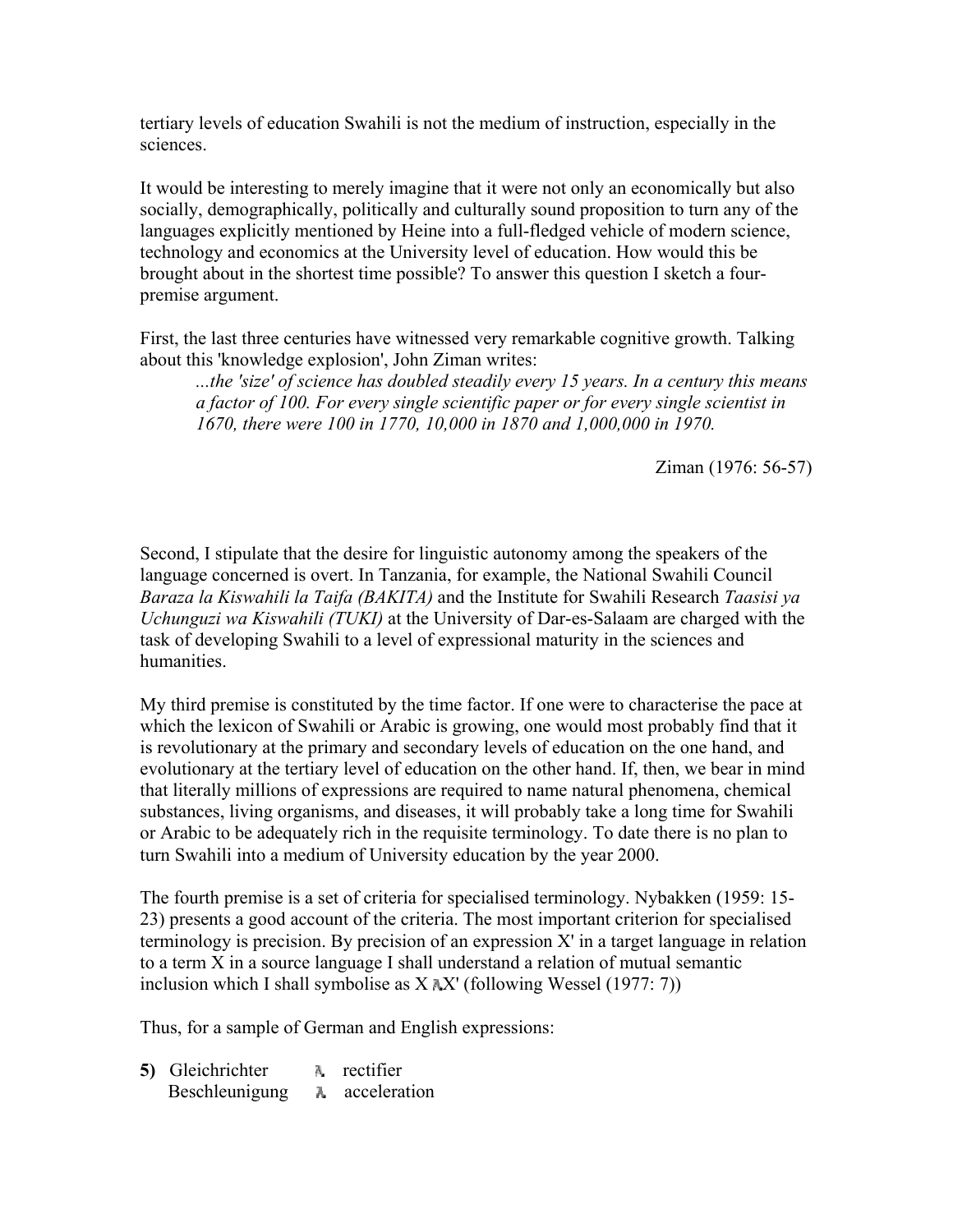| Kernreaktor  | nuclear reactor           |
|--------------|---------------------------|
| Schnittmenge | <b>A</b> intersection set |
| Alkan        | A alkane                  |

For a language whose scientific lexicon is being expanded it is of cardinal importance to ensure that this criterion is satisfied. An interesting example of expressional imprecision could be taken from one of the word-lists that have recently been compiled in Dar-es-Salaam and published by the BAKITA. There, 'hydrotropism' is rendered into Swahili as *ubadilihali* as reported by C.W. Temu, the then Director of TUKI, in his *'Taasisi ya Kiswahili na Uundaji wa Maneno Mapya ya Kiswahili - Kichocheo cha Mjadala'* (p.4).The expression ubadilihali means 'change of state'. It is obtained by dropping the particle of relationship in the nominal phrase

## **6a)** ubadili wa hali 'change of state'

Since besides hydrotropism, geotropism, phototropism and other tropisms are also changes of state i.e. processes, *ubadilihali* is imprecise. Symbolically,

**6b)** hydrotropism k ubadilihali hydrotropism / ubadilihali

In chemical and biological nomenclature systems the criterion of systemicity of expressions is absolutely fundamental. In chemical nomenclature groups of compounds are assigned generic names and systemic indicators.

| 7) | General Formula    | Generic Name | (Morphemic i.e Systemic Indicator) |
|----|--------------------|--------------|------------------------------------|
|    | $C_nH_{2n+2}$      | alkanes      | -ane                               |
|    | $C_nH_{2n}$        | alkenes      | -ene                               |
|    | $C_nH_{2n-2}$      | alkynes      | -yne                               |
|    | $C_nH_{2n+1}OH$    | alcohols     | -ol                                |
|    | $C_nH_{2n+1}NH_2$  | amines       | amine                              |
|    | $C_nH_{2n+1}$      | alkyls       | -yl                                |
|    | CO.NH <sub>2</sub> | amides       | amide                              |

Similarly, in biological nomenclature, the biologist divides all living things into the Plant and Animal Kingdoms. For each Kingdom six broad taxonomic categories stipulated are as follows.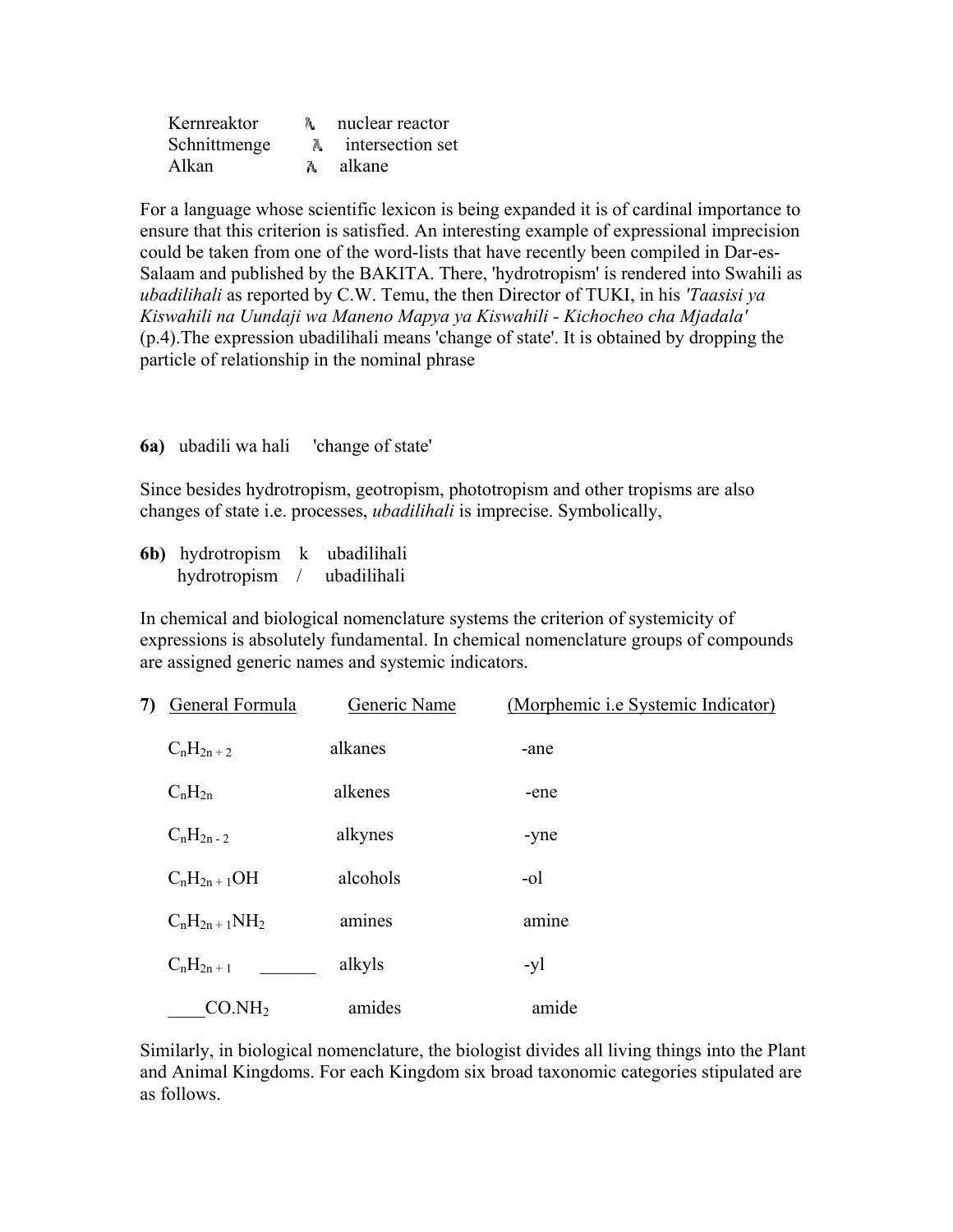| 8) | Kingdom | K           |
|----|---------|-------------|
|    | Phylum  | P           |
|    | Class   | C           |
|    | Order   | 0           |
|    | Family  | $\mathbf F$ |
|    | Genus   | G           |
|    | Species | S           |

where K,....., S are descending taxonomic categories of membership such that

| $P_i = K_i$               | (a Phylum is a subset of a Kingdom) |
|---------------------------|-------------------------------------|
| $C_i \nightharpoonup P_i$ | (a Class is a subset of a Phylum)   |
| $O_i \subset C_i$         | (an Order is a subset of a Class)   |
| $F_i \n\subset O_i$       | (a Family is a subset of a Order)   |
| $G_i \subset F_i$         | (an Genus is a subset of a Family)  |
| $S_i \subseteq G_i$       | (a Species is a subset of a Genus)  |

Larger or smaller sets can be formed so that categories like Superfamily, Subfamily and Infrafamily become applicable. It is still a big task to coin neo-Latin expressions with systematic indicators that capture the concepts of order and set inclusion, especially in zoological nomenclature.

Phonographic consistency of co-shared expressions is related to the criterion of systemicity. Consider, for example, the following expressions which have been co-shared by Swahili during the last fifteen years.

| atom      | $\rightarrow$ | atomi $\sim$     | atomu    |
|-----------|---------------|------------------|----------|
| geography | -->           | jiografia $\sim$ | jografia |
| chromium  | $\rightarrow$ | kromi $\sim$     | kromiamu |
| chromate  | $\rightarrow$ | krometi $\sim$   | kromati  |
| chloride  | $\rightarrow$ | kloraidi $\sim$  | kloridi  |

Clearly, there seems to be some inconsistency as to how the expressional elements

**10)** geo- -ium -ate -ide

are to be co-shared through swahilisation. The third criterion for terminology is that of expressional internationality. Expressional internationality manifests itself, for instance, in the use of symbols and abbreviations irrespective of the natural language of the scientist. The following symbols and abbreviations are used internationally: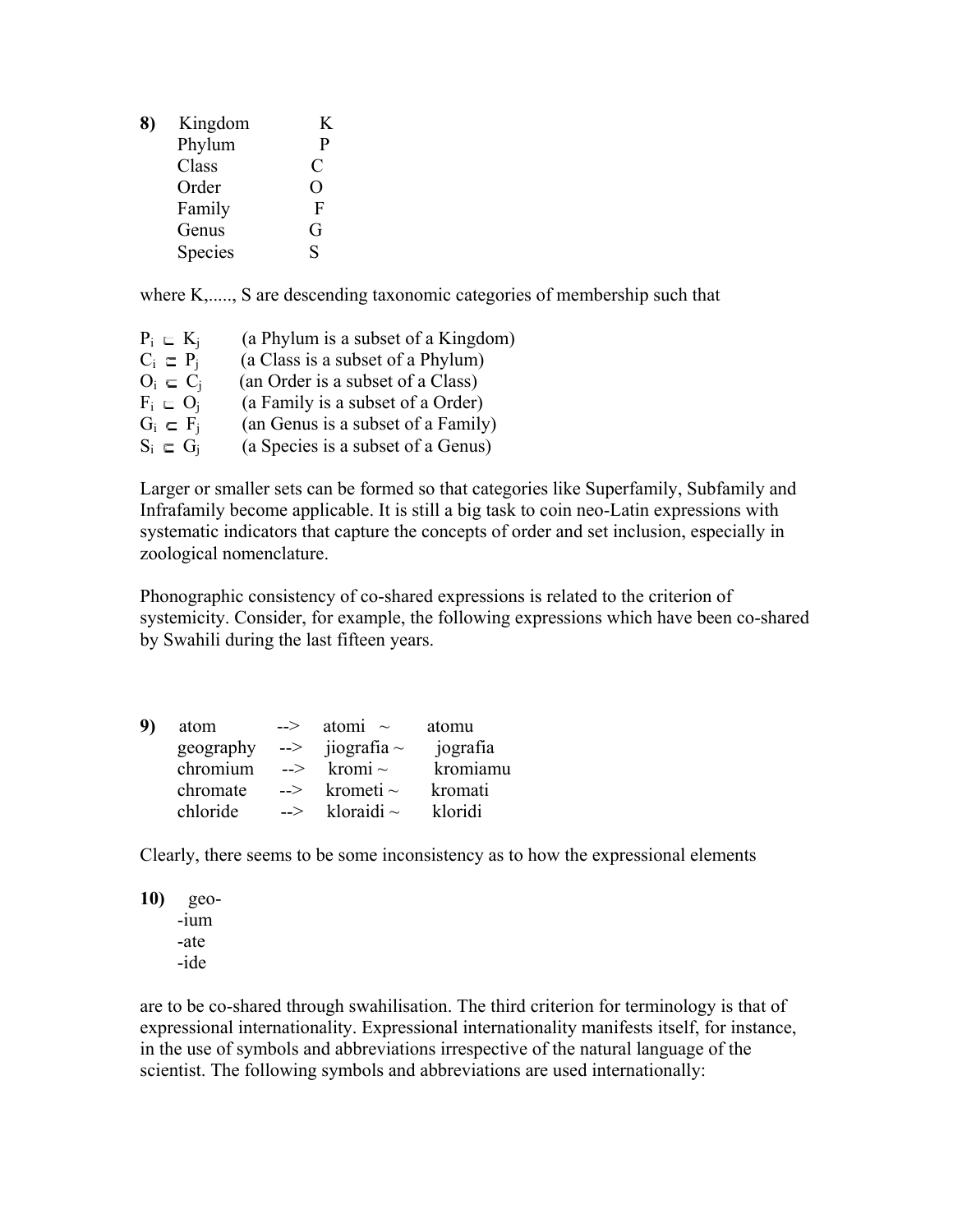**11)**  $\forall$ ,  $\exists$ ,  $\forall$ ,  $\forall$ ,  $\forall$ ,  $\Rightarrow$ ,  $\exists$  (in logic)  $\sqrt{2}$ ,  $\frac{\partial}{\partial x}$  (in mathematics) g, F, A, m, ms-1, Nm, J, (in physics) NaCl, H2O, Xe (in chemistry)

The fourth criterion may carry the label 'antitaboo criterion.' What is to be ensured here is the strict avoidance of so-called taboo words which, otherwise, hamper the process of terminologisation. In Luganda and Swahili these are words connected with the urogenital extremities and the anus. Expressional modernisers of Luganda would find it more rewarding to avoid

**12)** vagina emmana penis embolo anus ekinyo

as terms. Even in all Luganda translations of different versions of the New Testament (Rev. 2:17), sensitivity to taboo words is shown, for we find

13) Aramaic *man hu* "what is it?" **1** Gk *manna*  $\Rightarrow$  Lat. *manna*  $\Rightarrow$  E. *manna Lgd. Emmaanu*,

where the arrow signals a transformational process. So, even translation from English would have emmaanu, for manna can only be Lugandised as emmana. This accords with the Meinhof-Ganda Law. Another example to show the avoidance of taboo words is

**14)** Sw. *kufuli* Lgd. *ekkufulu* "padlock" Here *ekkufuli* would be suggestive of *enfuli* 'labia majora'

Expressional productivity, as a criterion, is related to terminological systemicity. An expression or expressional element that occurs in many expressions is said to be productive. In pure and applied physics, for instance, the expressional element 'electr (o)' is known to be very productive, for it occurs in more than 900 words, cf. Dorian (1978: 367-378). It is therefore employed so as to articulate a large term cluster.

Expressional economy, as a criterion for terminology, has to be viewed in terms of the language concerned. By expressional economy I mean the tendency to use as few expressions for a term as possible; or if it is a word for a term, the tendency to prefer short to long expressions. While "Civil Air Travel Insurance Company" and "oversea range television direction radio connection" are not intolerably too long, their German equivalents *Zivilluftfahrtversicherungsgesellschaft* and *berseereichweitenfernsehrichtungsfunkverbindung* are considered to be unbearably too long.